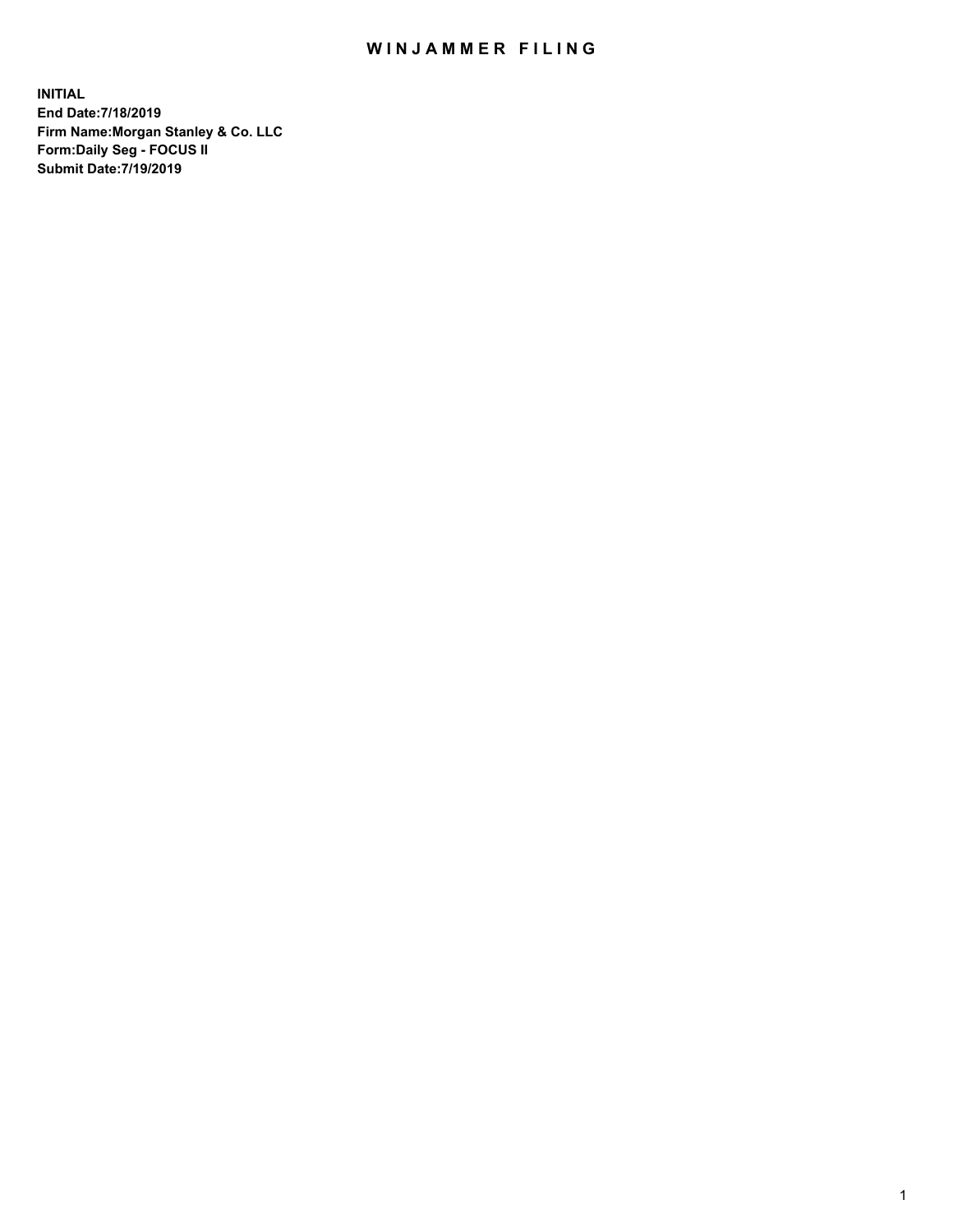**INITIAL End Date:7/18/2019 Firm Name:Morgan Stanley & Co. LLC Form:Daily Seg - FOCUS II Submit Date:7/19/2019 Daily Segregation - Cover Page**

| Name of Company                                                                                                                                                                                                                                                                                                               | Morgan Stanley & Co. LLC                                    |
|-------------------------------------------------------------------------------------------------------------------------------------------------------------------------------------------------------------------------------------------------------------------------------------------------------------------------------|-------------------------------------------------------------|
| <b>Contact Name</b>                                                                                                                                                                                                                                                                                                           | <b>Ikram Shah</b>                                           |
| <b>Contact Phone Number</b>                                                                                                                                                                                                                                                                                                   | 212-276-0963                                                |
| <b>Contact Email Address</b>                                                                                                                                                                                                                                                                                                  | Ikram.shah@morganstanley.com                                |
| FCM's Customer Segregated Funds Residual Interest Target (choose one):<br>a. Minimum dollar amount: ; or<br>b. Minimum percentage of customer segregated funds required:% ; or<br>c. Dollar amount range between: and; or<br>d. Percentage range of customer segregated funds required between:% and%.                        | 235,000,000<br><u>0</u><br><u>00</u><br>0 <sup>0</sup>      |
| FCM's Customer Secured Amount Funds Residual Interest Target (choose one):<br>a. Minimum dollar amount: ; or<br>b. Minimum percentage of customer secured funds required:%; or<br>c. Dollar amount range between: and; or<br>d. Percentage range of customer secured funds required between:% and%.                           | 140,000,000<br><u>0</u><br>0 <sub>0</sub><br>0 <sub>0</sub> |
| FCM's Cleared Swaps Customer Collateral Residual Interest Target (choose one):<br>a. Minimum dollar amount: ; or<br>b. Minimum percentage of cleared swaps customer collateral required:%; or<br>c. Dollar amount range between: and; or<br>d. Percentage range of cleared swaps customer collateral required between:% and%. | 92,000,000<br><u>0</u><br>0 Q<br>00                         |

Attach supporting documents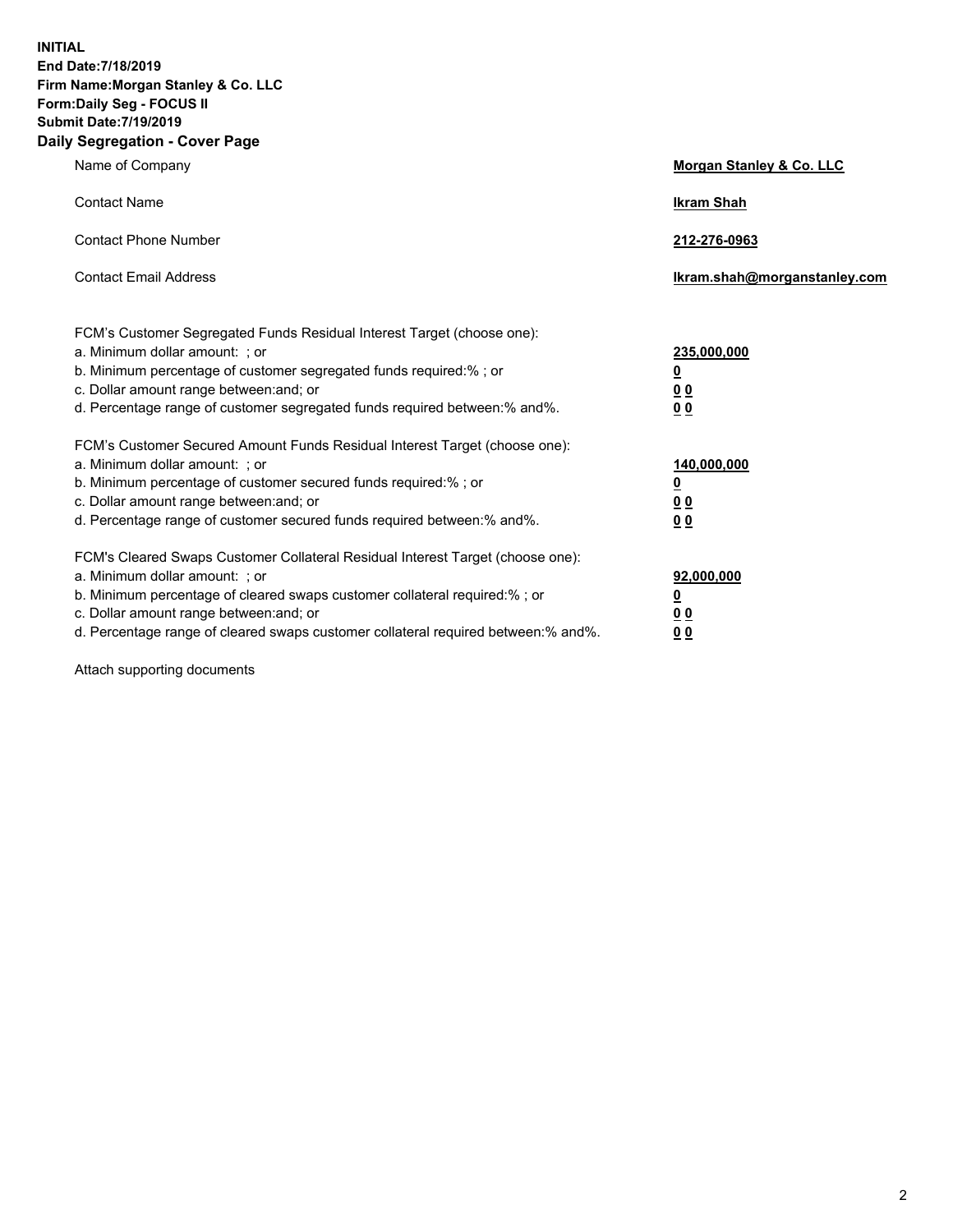## **INITIAL End Date:7/18/2019 Firm Name:Morgan Stanley & Co. LLC Form:Daily Seg - FOCUS II Submit Date:7/19/2019 Daily Segregation - Secured Amounts** Foreign Futures and Foreign Options Secured Amounts Amount required to be set aside pursuant to law, rule or regulation of a foreign government or a rule of a self-regulatory organization authorized thereunder 1. Net ledger balance - Foreign Futures and Foreign Option Trading - All Customers A. Cash **2,653,536,481** [7315] B. Securities (at market) **2,512,566,642** [7317] 2. Net unrealized profit (loss) in open futures contracts traded on a foreign board of trade **165,068,535** [7325] 3. Exchange traded options

- a. Market value of open option contracts purchased on a foreign board of trade **18,810,329** [7335]
- b. Market value of open contracts granted (sold) on a foreign board of trade **-19,262,653** [7337]
- 4. Net equity (deficit) (add lines 1. 2. and 3.) **5,330,719,334** [7345]
- 5. Account liquidating to a deficit and account with a debit balances gross amount **209,439,666** [7351] Less: amount offset by customer owned securities **-206,048,030** [7352] **3,391,636**
- 6. Amount required to be set aside as the secured amount Net Liquidating Equity Method (add lines 4 and 5)
- 7. Greater of amount required to be set aside pursuant to foreign jurisdiction (above) or line 6.

## FUNDS DEPOSITED IN SEPARATE REGULATION 30.7 ACCOUNTS

- 1. Cash in banks
	- A. Banks located in the United States **261,091,060** [7500]
	- B. Other banks qualified under Regulation 30.7 **450,064,837** [7520] **711,155,897**
- 2. Securities
	- A. In safekeeping with banks located in the United States **812,790,738** [7540]
	- B. In safekeeping with other banks qualified under Regulation 30.7 **0** [7560] **812,790,738** [7570]
- 3. Equities with registered futures commission merchants
	-
	- B. Securities **0** [7590]
	- C. Unrealized gain (loss) on open futures contracts **265,303** [7600]
	- D. Value of long option contracts **0** [7610]
- E. Value of short option contracts **0** [7615] **6,677,420** [7620]
- 4. Amounts held by clearing organizations of foreign boards of trade
	- A. Cash **0** [7640]
	- B. Securities **0** [7650]
	- C. Amount due to (from) clearing organization daily variation **0** [7660]
	- D. Value of long option contracts **0** [7670]
	- E. Value of short option contracts **0** [7675] **0** [7680]
- 5. Amounts held by members of foreign boards of trade
	-
	-
	- C. Unrealized gain (loss) on open futures contracts **164,803,232** [7720]
	- D. Value of long option contracts **18,810,329** [7730]
	- E. Value of short option contracts **-19,262,653** [7735] **3,994,328,608**
- 6. Amounts with other depositories designated by a foreign board of trade **0** [7760]
- 7. Segregated funds on hand **0** [7765]
- 8. Total funds in separate section 30.7 accounts **5,524,952,663** [7770]
- 9. Excess (deficiency) Set Aside for Secured Amount (subtract line 7 Secured Statement Page 1 from Line 8)
- 10. Management Target Amount for Excess funds in separate section 30.7 accounts **140,000,000** [7780]
- 11. Excess (deficiency) funds in separate 30.7 accounts over (under) Management Target **50,841,693** [7785]

**0** [7305]

[7354] **5,334,110,970** [7355]

**5,334,110,970** [7360]

[7530]

A. Cash **6,412,117** [7580]

 A. Cash **2,130,201,796** [7700] B. Securities **1,699,775,904** [7710] [7740] **190,841,693** [7380]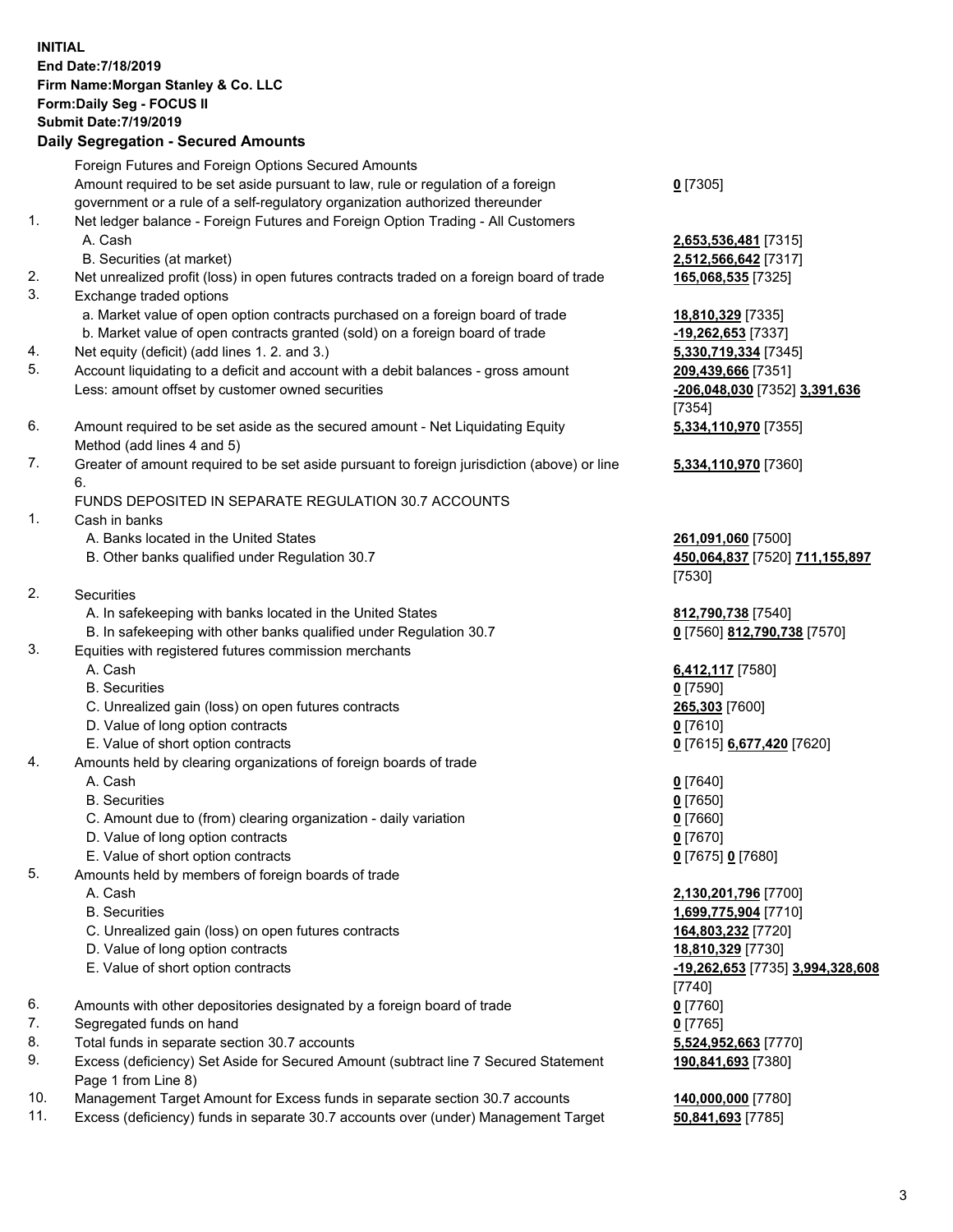**INITIAL End Date:7/18/2019 Firm Name:Morgan Stanley & Co. LLC Form:Daily Seg - FOCUS II Submit Date:7/19/2019 Daily Segregation - Segregation Statement** SEGREGATION REQUIREMENTS(Section 4d(2) of the CEAct) 1. Net ledger balance A. Cash **7,624,931,363** [7010] B. Securities (at market) **6,021,601,126** [7020] 2. Net unrealized profit (loss) in open futures contracts traded on a contract market **3,495,377,683** [7030] 3. Exchange traded options A. Add market value of open option contracts purchased on a contract market **746,293,944** [7032] B. Deduct market value of open option contracts granted (sold) on a contract market **-646,772,543** [7033] 4. Net equity (deficit) (add lines 1, 2 and 3) **17,241,431,573** [7040] 5. Accounts liquidating to a deficit and accounts with debit balances - gross amount **166,649,254** [7045] Less: amount offset by customer securities **-166,191,141** [7047] **458,113** [7050] 6. Amount required to be segregated (add lines 4 and 5) **17,241,889,686** [7060] FUNDS IN SEGREGATED ACCOUNTS 7. Deposited in segregated funds bank accounts A. Cash **4,177,338,738** [7070] B. Securities representing investments of customers' funds (at market) **0** [7080] C. Securities held for particular customers or option customers in lieu of cash (at market) **642,472,166** [7090] 8. Margins on deposit with derivatives clearing organizations of contract markets A. Cash **6,666,464,888** [7100] B. Securities representing investments of customers' funds (at market) **0** [7110] C. Securities held for particular customers or option customers in lieu of cash (at market) **5,379,128,960** [7120] 9. Net settlement from (to) derivatives clearing organizations of contract markets **554,720,141** [7130] 10. Exchange traded options A. Value of open long option contracts **746,293,944** [7132] B. Value of open short option contracts **-646,772,543** [7133] 11. Net equities with other FCMs A. Net liquidating equity **8,538,885** [7140] B. Securities representing investments of customers' funds (at market) **0** [7160] C. Securities held for particular customers or option customers in lieu of cash (at market) **0** [7170] 12. Segregated funds on hand **0** [7150] 13. Total amount in segregation (add lines 7 through 12) **17,528,185,179** [7180] 14. Excess (deficiency) funds in segregation (subtract line 6 from line 13) **286,295,493** [7190] 15. Management Target Amount for Excess funds in segregation **235,000,000** [7194] **51,295,493** [7198]

16. Excess (deficiency) funds in segregation over (under) Management Target Amount Excess